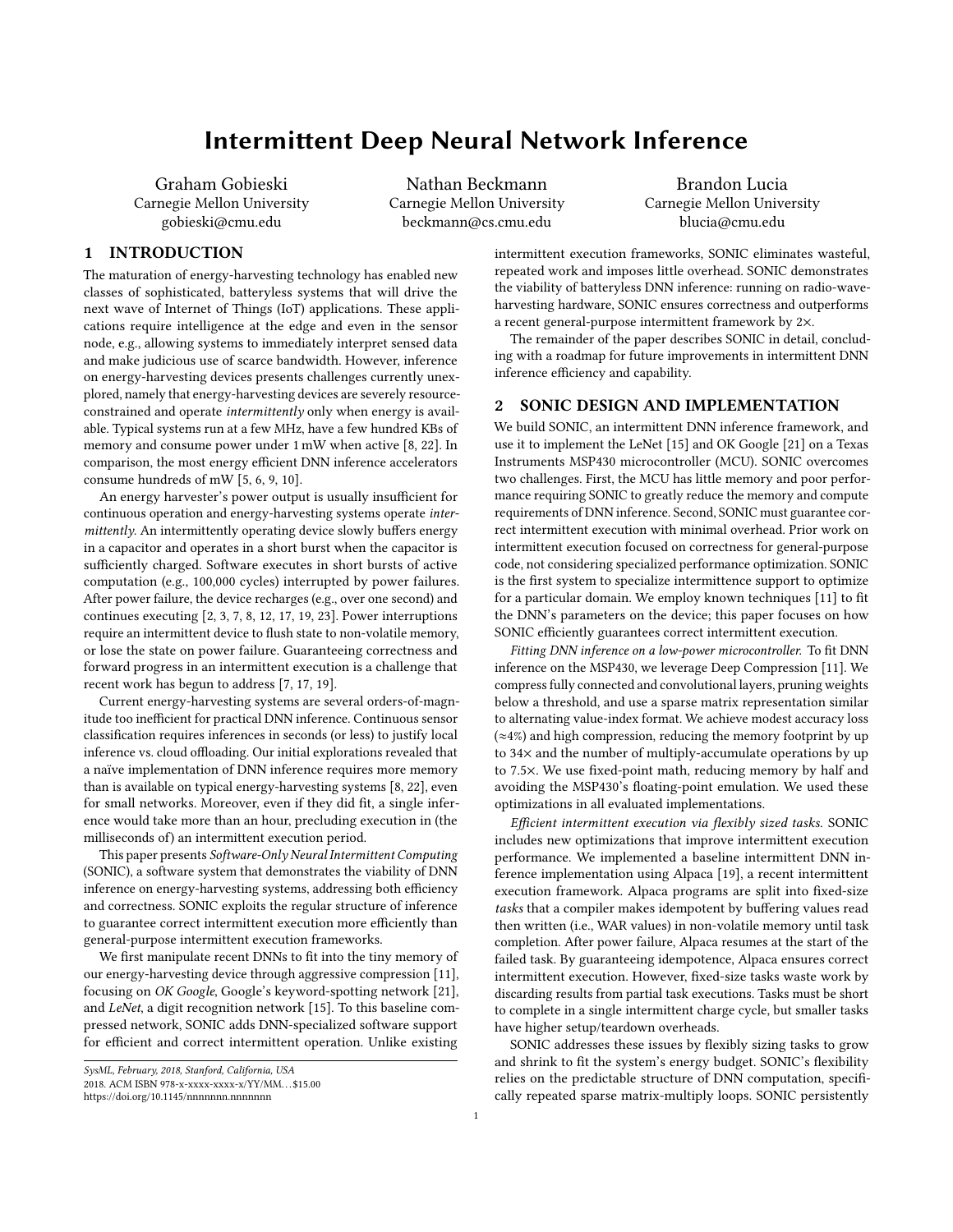SysML, February, 2018, Stanford, California, USA G. Gobieski et al.

<span id="page-1-0"></span>

Figure 1: Comparing SONIC to Alpaca's fixed-size tasks [\[19\]](#page-2-11). SONIC's flexible tasks guarantee forward progress with varied capacitor sizes with little overhead and wasted work.

tracks the completion of each of a task's loop iterations, resuming the last uncompleted iteration after power failure. At most, the computation loses one loop iteration on power failure. SONIC guarantees forward progress when a single DNN inner-loop iteration always completes within a charge cycle. Unlike prior checkpointing systems for intermittent execution [\[12,](#page-2-9) [18,](#page-2-16) [23\]](#page-2-12), SONIC tracks application-level progress and uses Alpaca tasks to avoid checkpointing imposing low overheads.

[Figure 1](#page-1-0) compares SONIC against the Alpaca implementation using two task sizes, Tile-5 and Tile-12. Time goes top-to-bottom. The capacitor energy is shown on the left; power fails once, requiring a one second recharge. Tile-5's first task completes 5 iterations, and power fails during the second task. Tile-5 resumes in the second task, repeating 3 loop iterations from before the power failure. Tile-12 has larger tasks that better amortize task overheads, and complete more loop iterations than Tile-5 before power fails. However, Tile-12's task does not complete. Tile-12 repeatedly resumes at the start of the first task and does not make forward progress. SONIC tracks iteration-by-iteration progress, resuming execution where it left off and repeating at most one loop iteration. SONIC amortizes task overheads like Tile-12, allowing it to complete more work before failing, while guaranteeing progress.

Handling idempotence violations in DNN inference. An intermittent system demands different optimizations than a conventional one. Conventional systems often order (e.g.,) convolution loops to maximize cache locality. Unfortunately, loop ordering complicates intermittent execution by updating matrix elements in place in a single task, which violates idempotence. Re-executing such non-idempotent tasks leads to incorrect results. To ensure idempotence in flexibly sized tasks, SONIC re-orders loops so that each element is updated only once per outer loop (i.e., task). SONIC alternates between two copies of activations being computed, making a single update to one copy before switching to other. SONIC's approach is practical because most energy-harvesting MCUs lack caches [\[8,](#page-2-0) [22\]](#page-2-1) with one cycle memory latency, and loop ordering yields no speedup.

Evaluation. We implemented SONIC on a radio-wave-harvesting system with a Texas Instruments MSP430FR5994 powered by a PowerCast P2110 1m away from its receiver and 1 mF and 100 µF capacitors. We evaluated SONIC with LeNet [\[15\]](#page-2-15) and OK Google [\[21\]](#page-2-14),

<span id="page-1-1"></span>

Figure 2: Execution time for one inference on a TI MSP430. We compare SONIC to a baseline implementation (Base) and two intermittent variants using Alpaca [\[19\]](#page-2-11) (Tile-5 and Tile-12). We run on continuous power and on harvested energy using two capacitor sizes  $(1 \text{ mF}, \text{ and } 100 \mu \text{F})$ . The baseline system does not make progress on harvested energy. SONIC is comparable to Base on continuous power and more than twice as fast as the next-best intermittent variant.

comparing to Alpaca implementations with two task sizes, and a conventionally optimized baseline.

[Figure 2](#page-1-1) shows that SONIC has similar performance to the baseline optimized system and outperforms fixed-size tasks by 2×. More significantly, the baseline does not make forward progress on harvested energy, and neither does the Tile-12 fixed task implementation on LeNet with a 100 µF capacitor. SONIC's flexible tasks complete as much work as possible within each charge cycle and guarantee forward progress for both capacitors.

#### 3 CONCLUSION AND FUTURE DIRECTIONS

SONIC demonstrates the feasibility of DNN inference on energyharvesting systems, opening the door to new classes of IoT applications. We have shown that there is ample room for optimization of existing intermittent systems for DNN inference, and that the optimizations needed for efficient intermittent DNN inference differ significantly from conventional systems. However, there remains headroom for performance improvement to make SONIC appealing for many IoT applications. Our ongoing work is to develop software and hardware techniques to improve intermittent DNN inference efficiency by orders of magnitude. We will extend our evalution of SONIC with end-to-end prototypes [\[16\]](#page-2-17) and other DNN models [\[14\]](#page-2-18). We will investigate other software techniques to reduce memory and compute requirements [\[1,](#page-2-19) [4,](#page-2-20) [20\]](#page-2-21), and approximation techniques, e.g., skipping partially executed task work.

One of the biggest opportunities is to improve the architecture. Current ultra-low-power microcontrollers poorly suit DNN inference, spending little of their energy on computation (i.e., MACs) and most on control and register accesses [\[13\]](#page-2-22). We envision a specialized, ultra-low-power, data-parallel architecture for DNN inference with native intermittence support, incorporating SONIC's techniques into the architecture. Unlike recent DNN accelerators, energy-harvesting systems need only optimize for energy efficiency, not performance, requiring research in new directions.